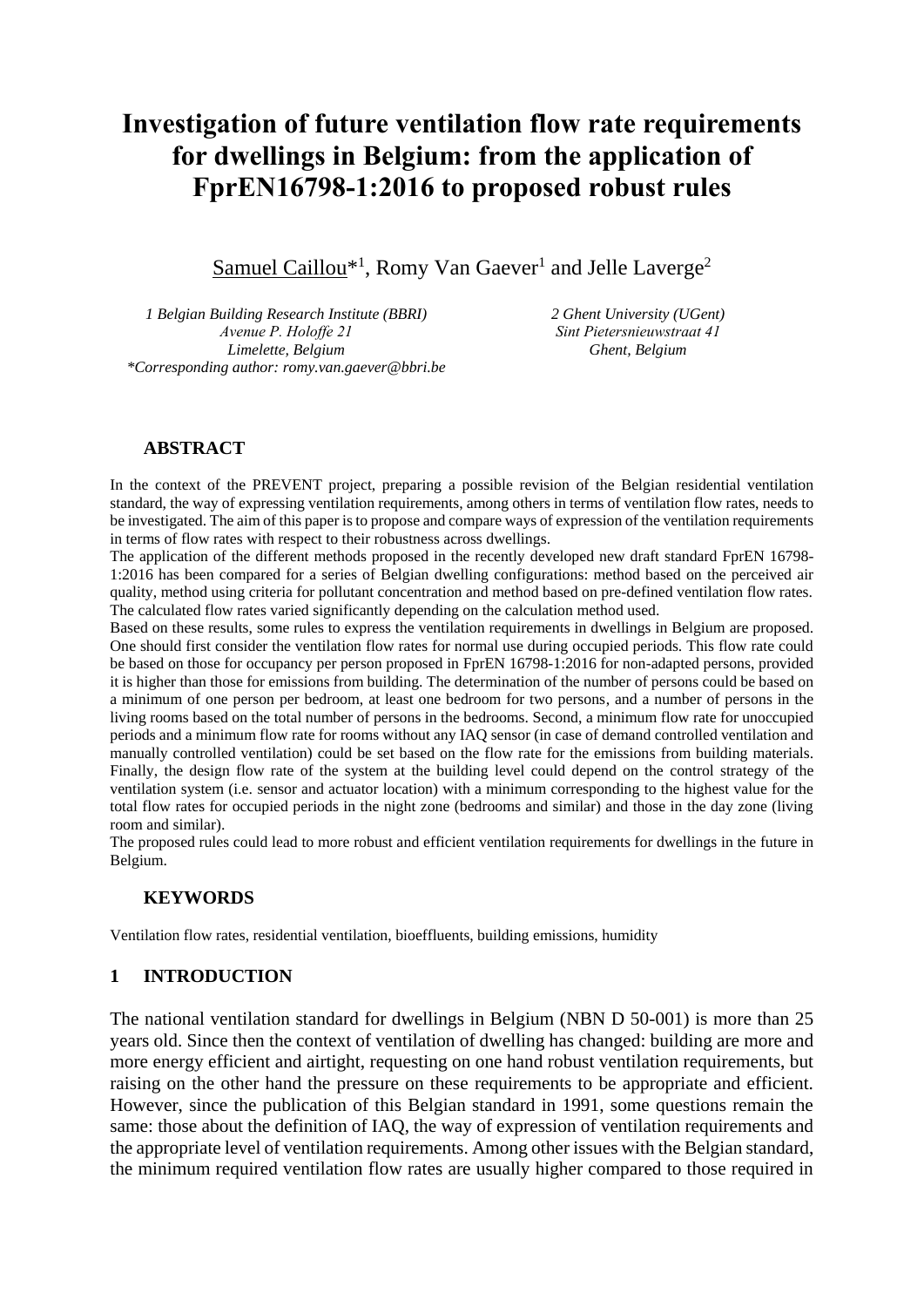other European countries (actually, they are similar to those in The Netherlands) (Brelih 2011) and they are, based on repeated statements by trade associations, considered too high by most of the ventilation professionals in Belgium.

In the context of the PREVENT project, preparing a possible future revision of the residential ventilation standard in Belgium, the way of expressing ventilation requirements, among others in terms of ventilation flow rates, needs to be assessed on it's robustness.

The aim of this project was not to carry out research about the appropriate level of IAQ requirements and flow rates, but rather to use the most recent international research results and CEN standard framework on this topic. Nevertheless, there is no general scientific consensus on metrics and associated requirements, as shown for example during the spring 2016 AIVC workshop on this topic.

Recently, the new draft standard FprEN 16798-1:2016 (entitled "Energy performance of buildings – Part 1: Indoor environmental input parameters for design and assessment of energy performance of buildings addressing indoor air quality, thermal environment, lighting and acoustics") has been developed. This standard should supersede EN 15251:2007 and is associated with the technical report FprCEN/TR 16798-2. This new standard has been recently rejected at the final vote of the CEN procedure. Nevertheless, since a slightly modified version of the standard is expected to be accepted in the near future, this document is however very important in order to investigate the way of expressing required ventilation flow rates for residential ventilation in Belgium.

The aim of this paper is to propose a way of expression of the ventilation requirements in terms of flow rates for a possible future ventilation standard for dwellings in Belgium. The different methods proposed in FprEN 16798-1:2016 to determine ventilation flow rates have been applied to 5 typical dwelling configurations to serve as basis for the discussion.

#### **2 METHODS**

Five typical dwelling configurations have been used for application of the FprEN 16798-1:2016 to determine ventilation flow rates.

These five dwelling configurations are a flat studio, an apartment with 1 bedroom, a medium house with 3 bedrooms and relatively small spaces, the same medium house but with relatively larger space surface areas, and finally a large house with 5 bedrooms. The composition of the dwellings and the surface area of the spaces are given in Table 1.

The following general methods described in the document FprEN 16798-1:2016 have also been applied on the 5 typical dwellings, using indoor air quality of category II as described in this document.

Method 1 is based on perceived air quality with the sum of the flow rate for bioeffluents (7 l/s.pers.) and the flow rate for building emissions  $(0.35, 0.7, 0.7, 1.4)$  l/s.m<sup>2</sup> respectively for very low polluting buildings LPB-1, low polluting buildings LPB-2 and non-low-polluting buildings LPB-3).

Method 2 is using limit values of substance concentration. Two substance concentrations have been considered with this method 2: 800 ppm of CO<sub>2</sub> (corresponding to a flow rate of 7 l/s.pers for emission rate of 20 l/h.pers.) and 100  $\mu$ g/m<sup>3</sup> of formaldehyde (limit recommended by WHO) combined with material sources showing a maximum concentration of 100  $\mu$ g/m<sup>3</sup> after 28 days of testing according to CEN/TS 16516 for the sum of all the materials (floor, ceiling and walls)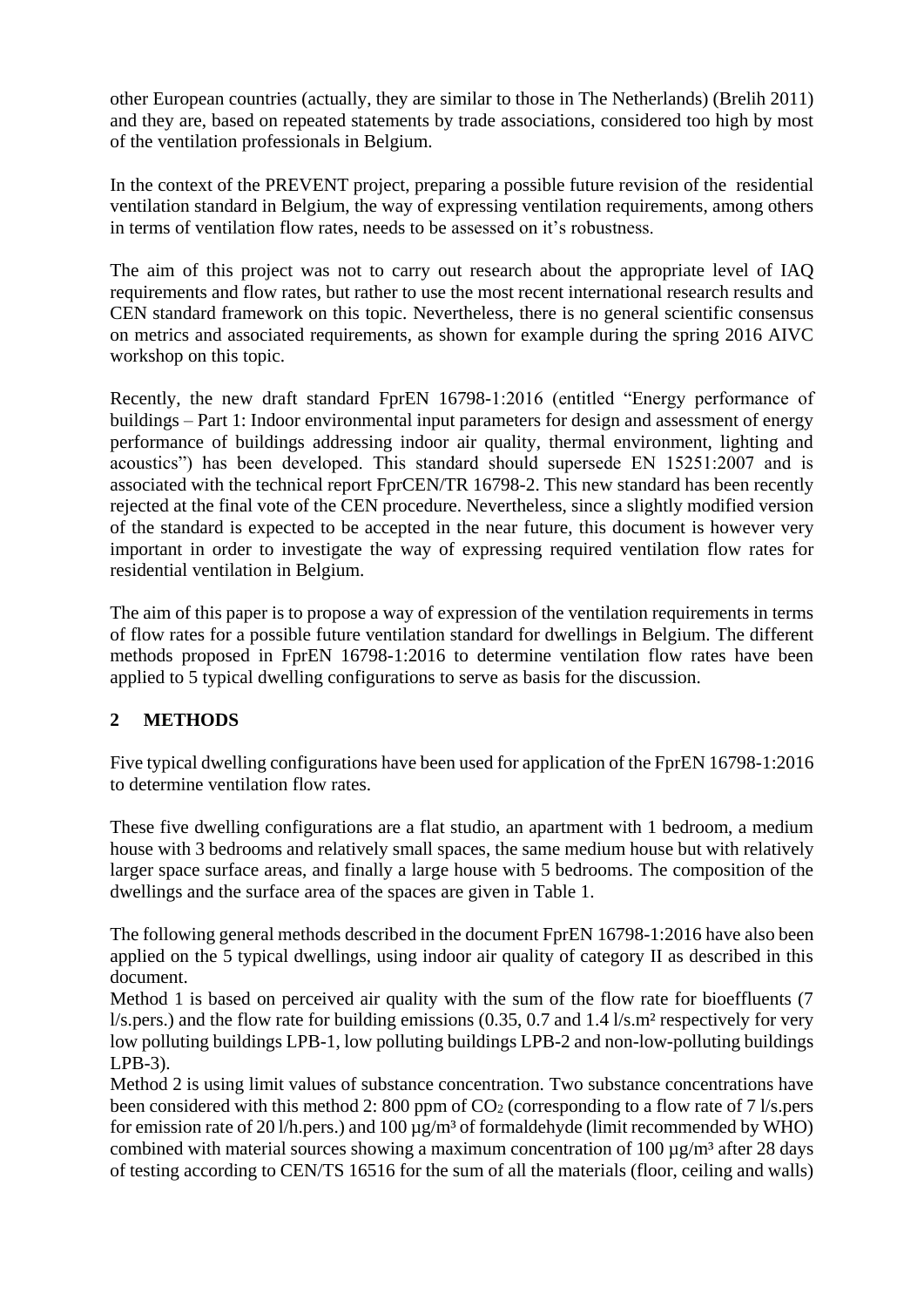present in the space. This could correspond for example to emission of formaldehyde from only the floor material with a maximum concentration of 100  $\mu$ g/m<sup>3</sup> after 28 days (as currently required for example for new building in Belgium); or to a combination of emissions of formaldehyde from all the floor, ceiling and wall materials (with the same loading factors as for the reference room in CEN/TS 16516: 1 for the walls and 0.4 for the floor and the ceiling) leading to a sum of concentration after 28 days not higher than 100  $\mu$ g/m<sup>3</sup>. Given the size of the reference room (12 m<sup>2</sup> of floor area) and of the flow rate (15 m<sup>3</sup>/h) in CEN/TS 16516, this correspond to an average flow rate of 0.35 l/s.m² of floor area.

Method 3 is based on predefined ventilation flow rates. The documents FprEN 16798-1:2016 and FprCEN/TR 16798-2:2016 propose different approaches using predefined flow rates for residential applications. The 2 following approaches have been used in this comparison: (1) supply air flow based on perceived IAQ for adapted persons (with 2.5 l/s.pers and 0.15 l/s.m<sup>2</sup>) and (2) design extract air flow rates as described in Table I.8 of FprEN 16798-1:2016 (20-40 l/s for kitchen, 10-15 l/s for bathroom, 10 l/s for other wet room, 10-15 l/s for toilets).

The ventilation flow rates required in the current Belgian standard NBN D 50-001 have also been applied on the 5 dwellings for the comparison.

|               |                    |           | <b>Medium</b><br>house, small | <b>Medium</b><br>house, large |                    |
|---------------|--------------------|-----------|-------------------------------|-------------------------------|--------------------|
|               | <b>Flat studio</b> | Apartment | spaces                        | spaces                        | <b>Large house</b> |
| Living room   | 25                 | 30        | 30                            | 45                            | 55                 |
| Corridor 1    |                    | 8         | 12                            | 16                            | 20                 |
| Kitchen       | 10                 | 10        | 10                            | 16                            | 16                 |
| Toilet 1      |                    | 2         | $\overline{2}$                | $\overline{2}$                | $\overline{2}$     |
| Bedroom 1     |                    | 16        | 12                            | 18                            | 18                 |
| Bedroom 2     |                    |           | 8                             | 12                            | 12                 |
| Bedroom 3     |                    |           | 8                             | 12                            | 12                 |
| Bedroom 4     |                    |           |                               |                               | 10                 |
| Bedroom 5     |                    |           |                               |                               | 10                 |
| Corridor 2    |                    |           | 10                            | 12                            | 16                 |
| Bathroom 1    | 6                  | 8         | 8                             | 12                            | 12                 |
| Bathroom 2    |                    |           |                               |                               | 8                  |
| Toilet 2      |                    |           | $\overline{2}$                | $\overline{2}$                | $\overline{2}$     |
| Laundry       |                    |           |                               |                               | 8                  |
| Total surface | 41                 | 74        | 102                           | 147                           | 201                |
| Nb of persons |                    | 2         | 4                             | 4                             | 6                  |

Table 1: Composition of the 5 dwelling configurations, showing the surface area of the spaces (in m<sup>2</sup>), the total surface area (in m<sup>2</sup>) and the number of occupants in the dwellings.

# <span id="page-2-0"></span>**3 RESULTS AND DISCUSSION**

Beside the general method (method 1 to method 3) to determine ventilation flow rates, the documents FprEN 16798-1:2016 and FprCEN/TR 16798-2:2016 propose different approaches using default design ventilation air flow rates for residential buildings:

- Total air change rate for the dwelling;
- Supply air flow rates based on air flow rates per person;
- Supply air flow rates based on perceived IAQ for adapted persons;
- Design extract air flow rates.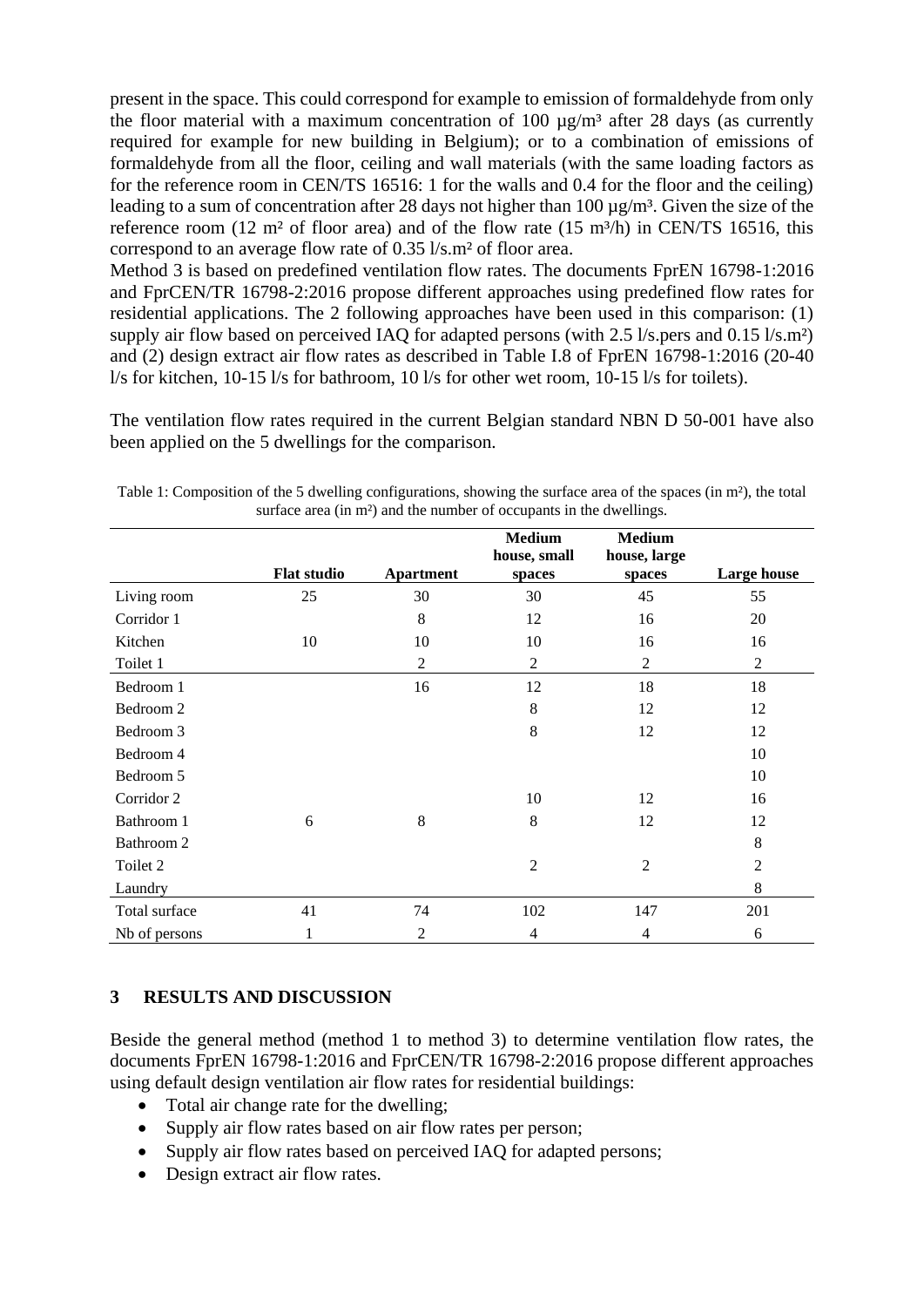However, these approaches can lead to very different total flow rates for the dwelling, as demonstrated by the examples treated in FprCEN/TR 16798-2:2016, for example for a onebedroom dwelling, with 67 m<sup>3</sup>/h, 50.4 m<sup>3</sup>/h and 34.96 m<sup>3</sup>/h respectively for the first 3 approaches listed here above. This is probably the result of a compromise, in these documents, between the very different approaches, standards and requirements currently in use in the different countries across Europe. However, this does not converge to an equivalent IAQ between the different methods described in the standard. Therefore this does not answer to the need of a robust and founded way to describe ventilation requirements for dwellings, as needed for the moment to develop a new standard in Belgium. Moreover, the need for IAQ should be the same for the occupants in residential or in commercial buildings, which seems to not be the case in these documents.

Therefore, in this study, we applied the general methods described in FprEN 16798-1:2016 to determine flow rates, to 5 typical dwelling configurations, representative for the Belgian market. The flow rates obtained with these methods have been compared to the flow rates required in the current standard for dwellings in Belgium. The total ventilation flow rate per dwelling is presented in Figure 1, for the 5 type of dwellings, in the following order: required flow rate for supply in the current Belgian standard, required flow rate for extraction in the current Belgian standard, method 1 for very low polluting building (LPB-1), method 1 for low polluting building (LPB-2), method 1 for non-low-polluting building (LPB-3), method 2, method 3 with predefined flow rates for adapted persons, and finally method 3 with design extract airflow rates.

These results of the comparison confirm very different flow rates according to the approach used. The proportion of the flow rate from one approach to each other was very similar for the different types of dwelling tested (except, to some extent, for the flat studio).

The highest flow rate was always obtained with the method 1 and non-low-polluting building and the lowest with the method 3 for adapted persons for residential applications, with a factor of around 7 between these extreme values. This difference is huge. Even if the building emission can largely vary from one building to another, the risk to have non-low-polluting building or high emission rates is probably as high in residential buildings as it is in commercial buildings. If anything, the floor area per person is usually higher in dwellings, so the weight of emissions in determining the flow rate should be higher. The predefined flow rate for dwellings for adapted persons could maybe be too low in case of high building emissions in dwellings. On the other hand, method 1 based on perceived IAQ for both bioeffluents and building emissions on a cumulative basis could be a bit too conservative for residential buildings. For example, even for the very low polluting building, the flow rates resulting from method 1 are close to or even (substantially) higher (except for the flat studio) the those prescribed in the current flow rates in the Belgian standard which are already considered to be very high. By the way, FprCEN/TR 16798-2:2016 recommends to consider that the persons are adapted in residential applications. Maybe we could at this stage distinguish between some criteria for the health and some for comfort. Method 2 from FprEN 16798-1:2016 is interesting for that point of view.

The flow rates resulting from the method 2 are quite intermediate between those for method 1 and those for adapted persons in residential buildings. Method 2 allows to calculate the design flow rate for the most critical or relevant pollutant (or group or pollutants). Method 2 allows then to consider different pollutants and to look at the most critical one. So in stead of the cumulative basis supposed in method 1, it considers the maximum of the flow rates required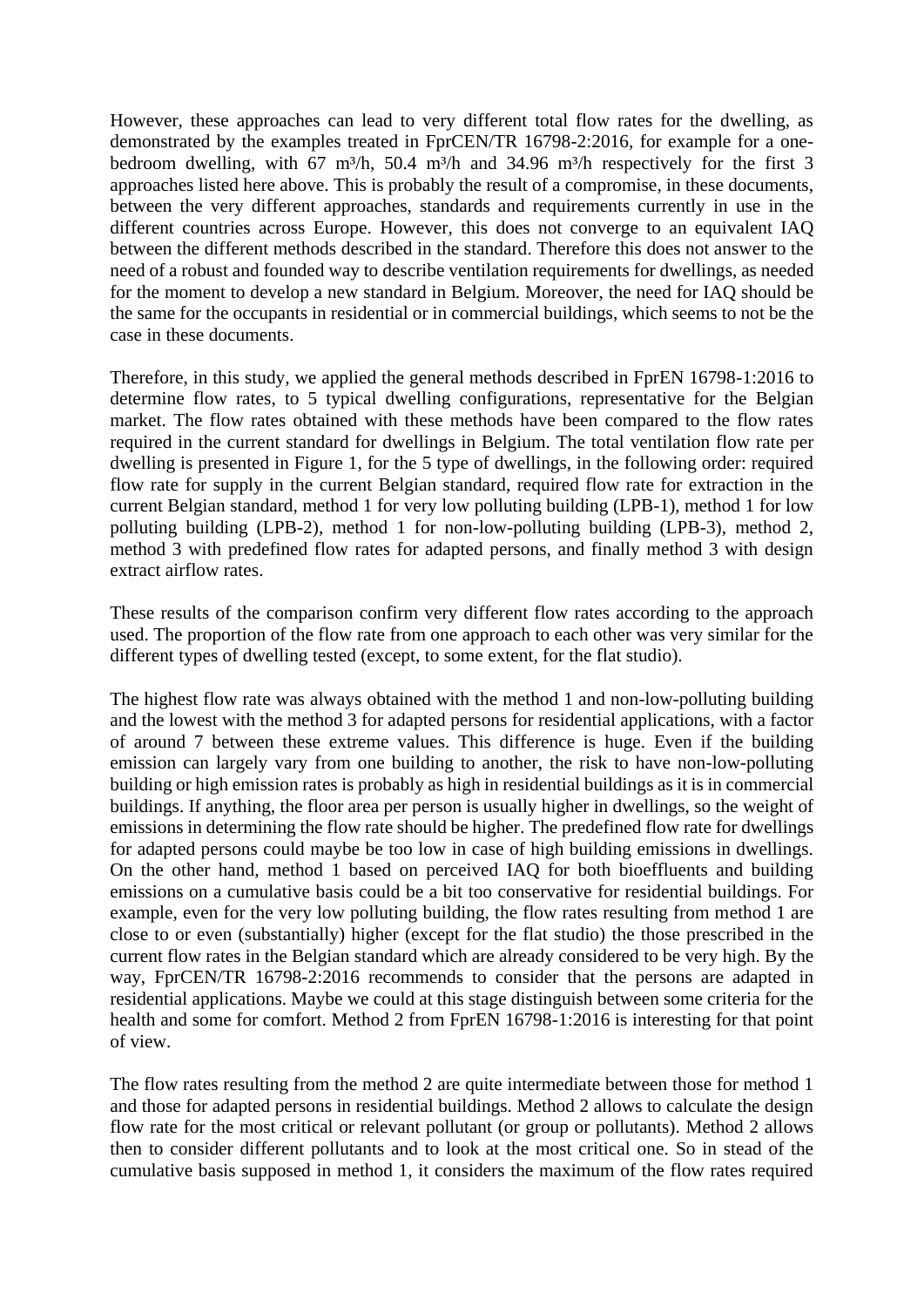for each type of pollution. This can be applied for the CO2, in order to achieve sufficient comfort against bioeffluents for example, and for the building emissions, in order to limit the health risk for the occupants. In this comparison, this has been done for a  $CO<sub>2</sub>$  concentration of 800 ppm above outdoor (corresponding to 7 l/s.pers) and for formaldehyde with a concentration limit value of 100  $\mu$ g/m<sup>3</sup> in the spaces (as recommended by the WHO) and building materials with a total emission corresponding to 100 µg/m³ after 28 days of testing according to the CEN/TS 16516. This corresponds to a ventilation flow rate for the building emission of 0.35 l/s.m². Applying method 2 could also be done for different hypothesis about the building emissions, based for example on practical definitions of different types of building load, from very low polluting buildings to non-low-polluting building (as used for method 1). The advantage of this method 2 is to look at the most critical pollutant as explained above.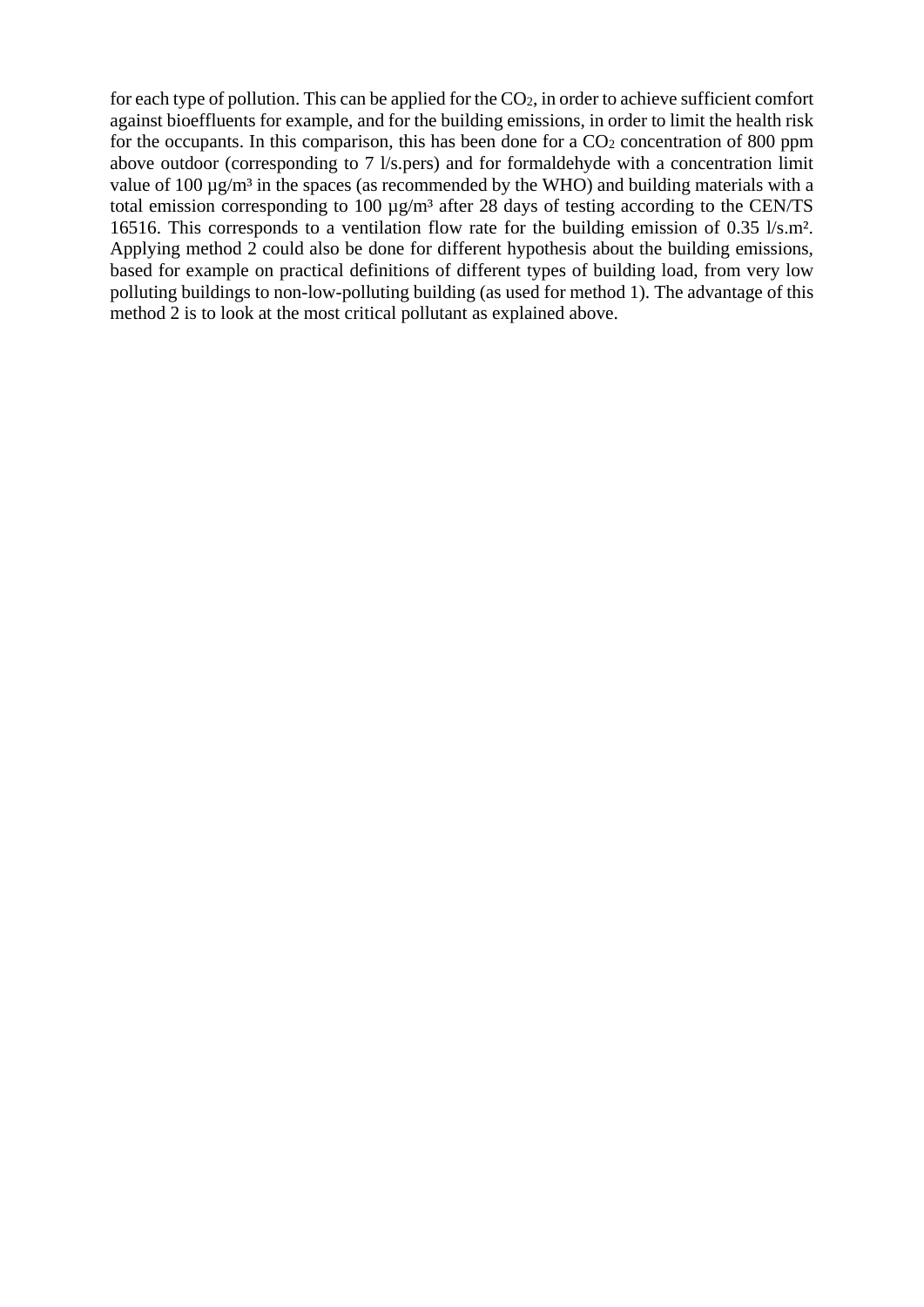

Figure 1: The total ventilation flow rate per dwelling, for the 5 type of dwellings as indicated, calculated according to the Belgian standard: required flow rate for supply in the current Belgian standard, required flow rate for extraction in the current Belgian standard; and according to FprEN 16798-1:2016 and FprCEN/TR 16798-2:2016: method 1 for very low polluting building (LPB-1), method 1 for low polluting building (LPB-2), method 1 for non-low-polluting building (LPB-3), method 2, method 3 with predefined flow rates for adapted persons, and finally method 3 with design extract airflow rates.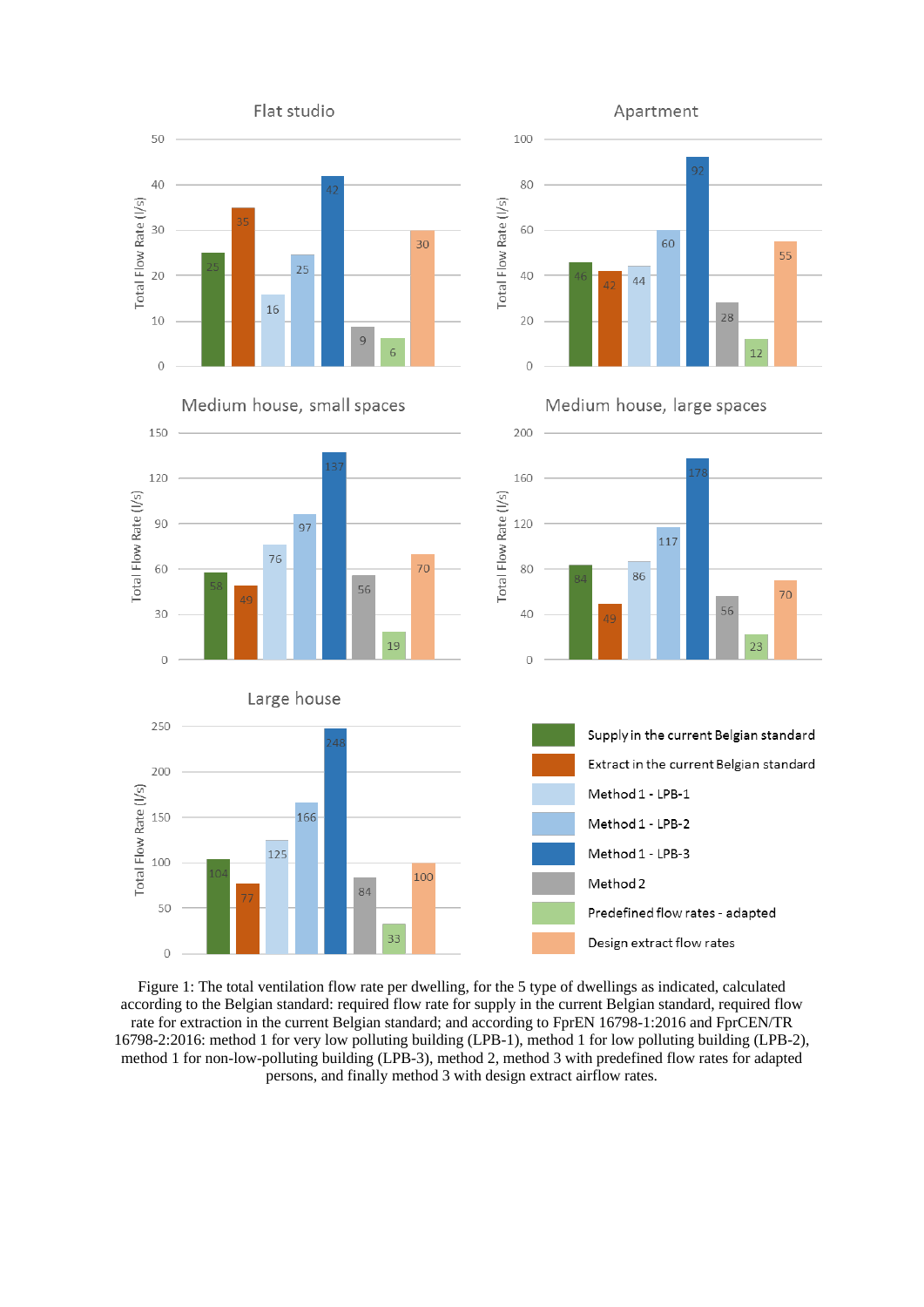The flow rates based on design extract air flow rates from FprEN 16798-1:2016 are intermediate compared to the other calculated flow rates. But they are always higher compared to the required flow rates for extraction in the current ventilation standard in Belgium. The practice in Belgium has however shown that the required flow rates for extraction in Belgium (for example used for exhaust mechanical ventilation system, widely spread in the Belgian market) are largely sufficient to control the humidity from the wet spaces. To our knowledge, no problem of moisture or building damage has been reported since more than 25 years in buildings with extract flow rates corresponding to the current standard in Belgium.

These extract flow rates from FprEN 16798-1:2016 are also (slightly to substantially) higher that the supply flow rates obtained with the other methods, especially method 3 for adapted persons, method 2 and method 1 for very low polluting building. However previous research work in Belgium showed that the control of bioeffluents (with a flow rate of 7 l/s.pers corresponding to category II in the draft standard) is the limiting factor compared to the control of humidity in the wet spaces (Van Gaever et al. 2017). In other words, the average flow rate needed to control humidity in the wet spaces is significantly lower compared to the average supply flow rate needed for the occupants based on 7 l/s.pers.

# **4 PROPOSED APPROACH FOR THE BELGIAN STANDARD**

In the context of the development of new basis for a future ventilation standard for dwellings in Belgium (PREVENT project), different solutions have been investigated for the expression of the ventilation requirements for dwellings. These solutions are, at least partially, based on the currently available CEN documents FprEN 16798-1:2016 and FprCEN/TR 16798-2:2016 discussed in this paper.

The proposed approach for the requirements of ventilation of dwellings in the context of the PREVENT project is summarized hereafter.

# <span id="page-6-0"></span>**4.1 Sources of pollutants in dwellings and rationales for ventilation requirements**

The main pollutant sources in dwellings are bioeffluents from the persons, humidity in the wet spaces and emissions from materials. Bioeffluents can be considered to mainly impact the comfort of and the perceived IAQ by the occupants. Humidity control is crucial to avoid moisture problems and mold developments (and to limit the associated health risks). Emissions from materials impact the comfort ant the perceived IAQ, but presents above all a risk for the health of the occupants.

Among these sources, only the emissions from materials can partly be controlled at the source by choosing low emitting products and materials. Ideally, the ventilation flow rates in a standard for dwelling should then take into account the building load for the material emissions in order to encourage owners, builders and designers to choose for low emitting products.

According to the approach of the method 2 from FprEN 16798-1:2016, the flow rate of a space and of the whole building should be based on the most critical pollutant among the above mentioned sources, bioeffluents, humidity and building emissions.

# <span id="page-6-1"></span>**4.2 Design flow rates per space depending on the space type**

Because the occupant can spend a lot of time in the same space in a dwelling (for example in the bedroom during night), the way of requiring flow rates in dwelling should be done at the level of each space.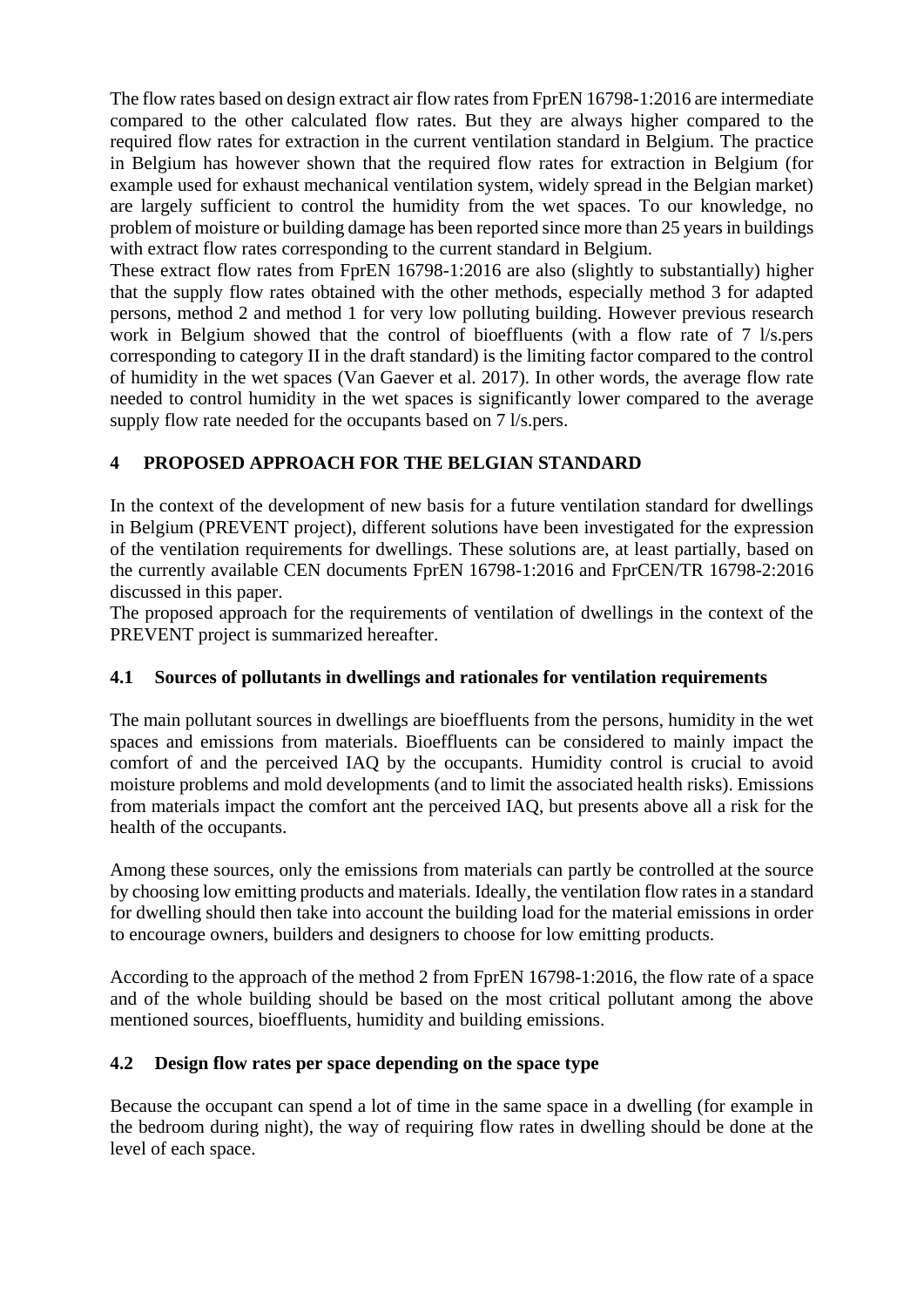For the living spaces such as the living room and the bedrooms, the flow rate should be determined for the most critical pollutant: the bioeffluents or the building emissions.

For the building emission, the idea is to fix different flowrates per surface area of the space (in l/s.m²) for different categories of building emission load, as described for method 1 in FprEN 16798-1:2016. More investigation is still needed to propose these flow rates and practical definitions of these building categories for the Belgian market.

For the bioeffluents, the proposed flow rate corresponds to category II of FprEN 16798-1:2016, with a flow rate of 7 l/s.pers. The way to determine the number of person per space has also to be sufficiently robust. The current proposition is as follows. Each living space has to be attributed to one of these two following space types: living room (or equivalent, for example hobby room) or bedroom (or equivalent, for example study room). In a dwelling there are at least one living room and one bedroom for 2 persons (or a combination of both in a studio). The additional bedrooms are considered for 1 person. The number of persons for each living room is determined by the sum of the persons for the bedrooms (i.e. number of bedrooms  $+ 1$ ). In case of several living rooms and bedrooms, the attribution between both is free for the designer of the building but the impact on the total flow rate is limited, as shown in the Table 2.

| Number of    | <b>Number of bedrooms</b> |     |     |     |     |     |     |     |     |     |  |
|--------------|---------------------------|-----|-----|-----|-----|-----|-----|-----|-----|-----|--|
| living rooms |                           |     |     |     |     |     |     |     |     | 10  |  |
|              | 28                        | 42  | 56  | 70  | 84  | 98  | 12  | 126 | 140 | 154 |  |
|              | 42                        | 63  | 84  | 105 | 126 | 147 | 168 | 189 | 210 | 231 |  |
| 3            | 56                        | 84  | 112 | 140 | 168 | 196 | 224 | 252 | 280 | 308 |  |
| Δ            | 70                        | 105 | 140 | 175 | 210 | 245 | 280 | 315 | 350 | 385 |  |
|              | 84                        | 26  | 168 | 210 | 252 | 294 | 336 | 378 | 420 | 462 |  |

Table 2: Illustration of the impact of the attribution of the type of space (living room or bedroom) on the total flow rate of the dwelling (in l/s), depending on the number of living rooms and bedroom respectively.

For the wet spaces such as kitchen, bathroom, toilet, etc., the required flow rates in the current standard can be considered sufficient to control the humidity in these spaces, as discussed above (see § [3\)](#page-2-0). These flow rates are as follows: 21 l/s for an open kitchen, 14 l/s for a bathroom and equivalent wet space, and 7 l/s for a toilet.

#### **4.3 Control and flow rate in use**

Beside the design flow rate, it should be still possible to control the flow rates depending on the real needs during use of the dwelling, thanks to automatic Demand Controlled Systems (DCV) or manually controlled systems. In this context, the minimum operational flow rate should be determined for periods of absence of needs in the different spaces.

For the wet spaces, the flow rates could be regulated based for example on relative humidity detection. Minimum flow rate for wet spaces are probably not critical because the limiting factor for ventilation of dwellings has been identified to be the flow rate to control the bioeffluents from the persons (see § [3\)](#page-2-0).

For the living spaces, the flow rates could be regulated manually or based on the presence or on the CO<sup>2</sup> concentration in the spaces. However, because the living spaces are not only ventilated for the bioeffluents but also to control the building emissions (sse  $\S$  [4.1\)](#page-6-0), the minimum flow rates for periods with low need (manually controlled on lower position, no detection of presence or  $CO<sub>2</sub>$  concentration lower than threshold values for example) in living spaces should be at least the flow rate to control these building emissions, as described above (see § [4.2\)](#page-6-1). The aim of this minimum flow rate is double: (1) ensure a minimum flow rate for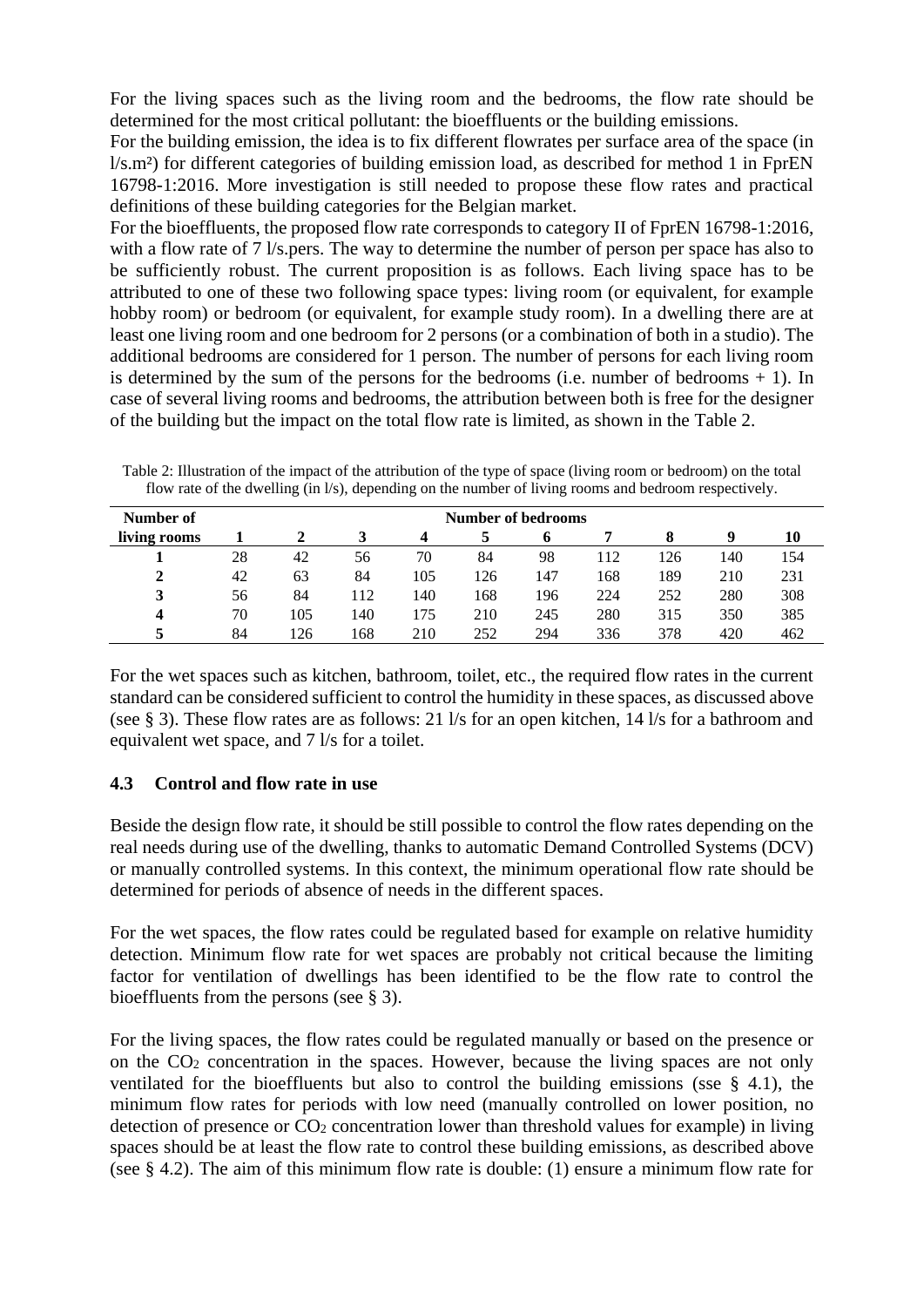material emissions in case a person is present (in case of manually control or CO<sup>2</sup> detection for example); and (2) ensure a minimum flow rate during absence to limit the concentration of pollutants when a person enters the room.

Moreover, it is sometimes possible to have only a limited number of sensors (presence of  $CO<sub>2</sub>$ ) for example only in the main living room and/or the main bedroom. In this case, a minimum flow rate during use for the spaces not equipped with a sensor should also be foreseen. For this purpose, the minimum flow rate of 4 l/s.pers proposed in the HealthVent project and recommended in the FprEN 16798-1:2016 could be an interesting basis. This flow rate should also be the minimum flow rates in case of manually controlled regulation (local or central) because this is equivalent to the absence of sensors in the spaces.

During use, the total supply and total extract flow rates should be equilibrated at the level of the building, by adjusting them towards the highest of both values.

#### **4.4 Design of the system at building level**

Finally, the design total flow rates of centralised system have to be determined. This could depend on the type of regulation of the system.

In case of no regulation or only centrally regulated systems, the total design flow rate at building level should be the sum of the design flow rates per space (see § [4.2\)](#page-6-1). And the total supply and total extract flow rates should be equilibrated at the level of the building, by adjusting them towards the highest of both values.

In case of regulation of the flow rates locally (for example flow rates regulated independently for each space) or by zones (for example night and day zones), the design total flow rate at the building level could be lower because the probability to have a need of ventilation in all the spaces at the same time is low. The design total flow rate should be at least equal to the total design flow rate of each zone, night zone and day zone.

# **5 CONCLUSIONS**

The application of the different methods proposed in the recently developed new draft standard FprEN 16798-1:2016 has been compared for a series of typical Belgian dwelling configurations.

The calculated flow rates varied significantly depending on the calculation method used. These results emphasize the need for more coherent and robust methods of determination of flow rate requirements for dwellings in the CEN standard framework.

Based on these results, rules to express the ventilation requirements in dwellings for a future ventilation standard in Belgium have been proposed. The proposed rules could lead to more robust and efficient ventilation requirements for dwellings in the future in Belgium.

#### **6 ACKNOWLEDGEMENTS**

This paper is based upon work supported by the Federal Public Service Economy (FPS Economy) in Belgium.

# **7 REFERENCES**